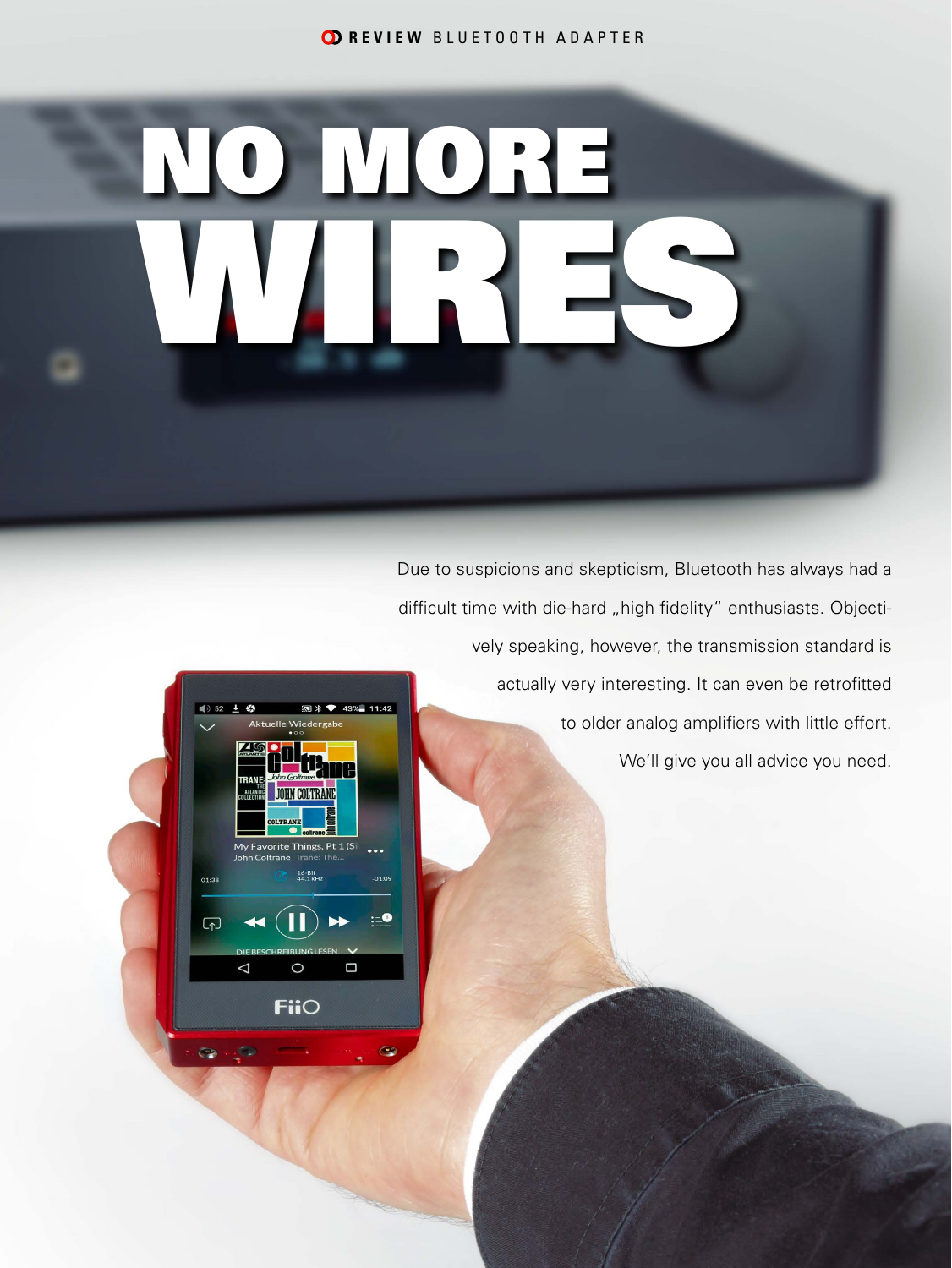#### **CD REVIEW BLUETOOTH ADAPTER**

Bluetooth is becoming increasingly<br>respected! And why shouldn't it?<br>Nowadays, almost everyone has a<br>smartphone in their pocket. Often, a tab respected! And why shouldn't it? Nowadays, almost everyone has a smartphone in their pocket. Often, a tablet lies on the living room coffee table, while a notebook is filling its batteries with its primary nutrition of electricity, less than five meters away. And all of them have Bluetooth! It is, however, not only their ubiquity that makes such devices attractive sources of music. Since the emergence of web-based streaming providers, potential buyers had to consider products on basis of their supported services. For the customer's favorites, like Spotify, Tidal, Deezer or the HiFi-friendly Qobuz, the coverage of support is fairly good. Those who have subscribed to e.g. Napster, Amazon, Google or Apple, on the other hand, often miss out.

With Android or iOS portables, however, you have none of these problems: apps that can handle all common streaming-services are available for both platforms. This fact provides a substantial advantage for Bluetooth, especially since sound quality is usually not the number one priority there. Most web music is streamed in MP3 format anyway.

More and more new HiFi releases, whether talking about amplifiers, streamers or all-in-one-systems, already have Bluetooth on board upon delivery. However, entirely new components or a replacement of the whole system is not necessarily needed, as many manufacturers have retrofittable adapters in their range. These devices are comparatively cheap, while also offering another decisive advantage: in case there where changes made to the BT standard, as e.g. the current transition from aptX to the improved aptX HD, the small unit could be replaced at relatively little expense.

On the following pages we present a selection of "blue teeth", suitable for HiFi-appliance, including some real problem solvers, which not only receive audio signals, but can also transmit them to other devices, via their radio interface.

*Carsten Barnbeck*



*Advantage for Android: manufacturers like Samsung, HTC or FiiO (shown on the right of the X5 III) are more open towards the BT standard and implement formats like aptX or aptX HD in their new releases. Apple, on the other hand, insists on AAC even in the expensive iPhone X (top left).*

### BLUETOOTH RECEIVER

#### **FIT FOR HIFI**

Audioengine's B1 (around 170 Euro, more information at www.<br>Audioengineusa.com) is in a way the high-quality, HiFi-suitable Bluetooth receiver's archetype: while being hardly bigger than a pack of cigarette, it has a robust metal casing and a D/A converter from Asahi Kasei, which works internally with 24/192 and is also used in many fullsize DACs. The signals are delivered either via gold-plated RCA-outputs or, if you have a better converter, via an optical S/PDIF-out. The connection to BT suppliers is straightforwardly done via a small "pairing" button, also serving as an operation LED, on the front panel. It is powered via mini USB (cable and power supply included). We agreed immediately upon the sound of the small box being very likeable. The B1 plays full-bodied and balanced, has colorful mids and a, within the borders of basic Bluetooth limitations, surprisingly subtle dynamism. On the iPhone SE it sounds a little "darker" than on FiiO's X 5 III, which can secure the lead due to its Android system, revealing, altogether, more details in higher registers and drawing a deeper, slightly sharper stage into the room, thanks to aptX. With its rich and atmospheric analogue outputs, the B1 is certainly one of the best low-cost Bluetooth expanders.

*Audio engines B1 also has an optical output. To be honest rather unnecessarily, since it's got a superb converter.*

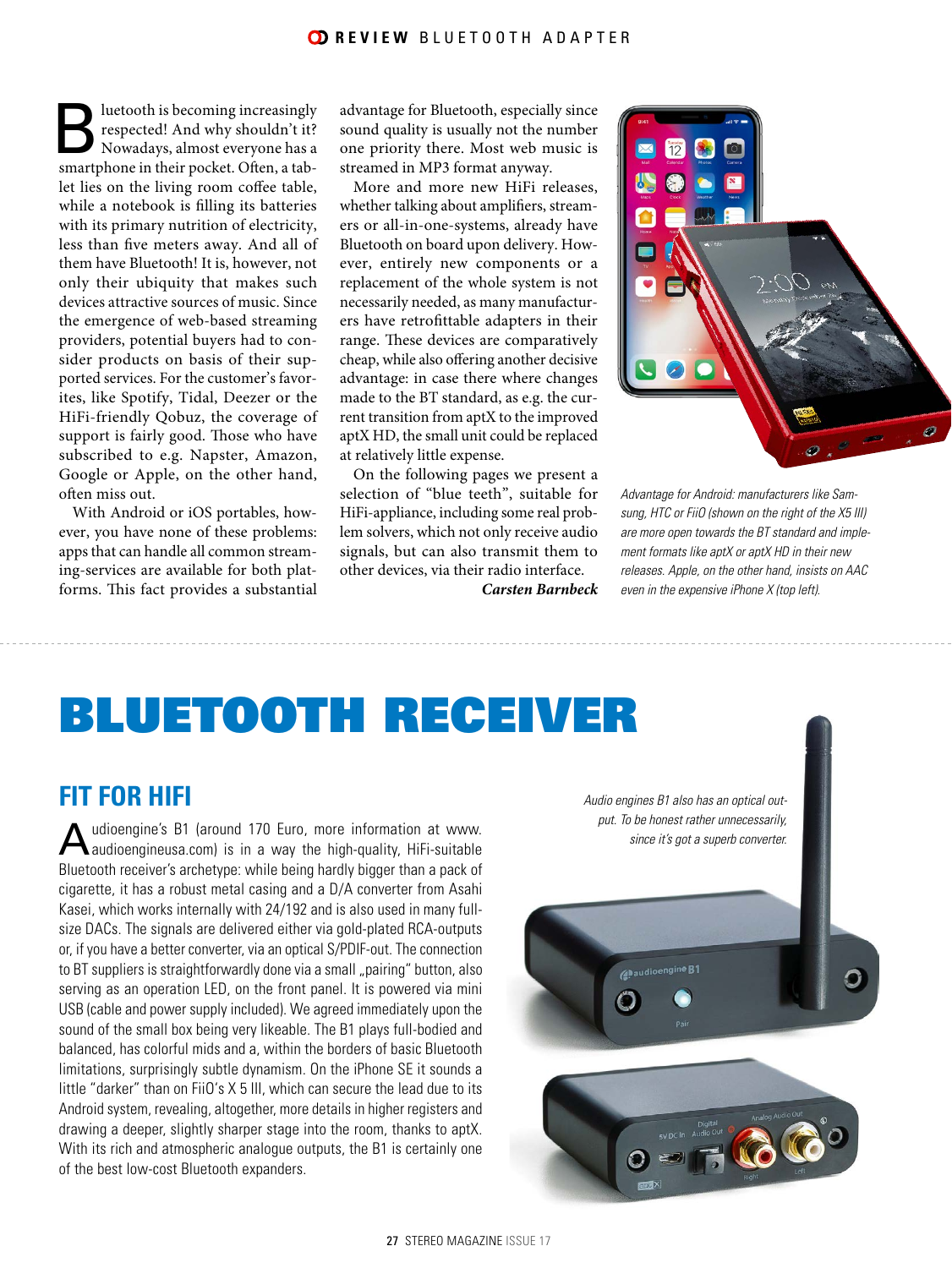### **IT DOESN'T GET MUCH SMALLER THAN THAT**

Oehlbach's "evergreen" BTX-1000 (around 80 Euro, more information at www.oehlbach. com) is barely bigger than a fingertip and is plugged directly into the amplifier with its built-in mini jack. For the power supply, it requires an additional USB connection, which is only temporary though, as it works self-sufficiently for up to ten hours thanks to its rechargeable battery. It can, therefore, be plugged into the front aux jack of a NAD C 316 BEE or an AV receiver without any cables at all. Naturally, permanent supply with electricity is just as possible. Since with BT volume can be controlled via the source, it even works directly on active loudspeakers. Should your amplifier not have a 3.5-millimeter input, that is no problem either, as Oehlbach includes a gold-plated RCA adapter in the delivery - a matter of honor for the wire specialist. Further a USB charging cable, also gold-plated, is included, without power supply though. Pairing was immediately successful: press the only button on the case for six seconds and the BTX is ready, which is illustrated by its nervously flashing LED circle. We're quite taken with the sound: the tiny device differs only in nuances from audio engines comparatively large B1, though in direct comparison it lacks a little physicality and plasticity. However, we're talking about proper subtleties here. Since aptX is on board and run with a maximum bandwidth of 352 kilobits, which is above the best MP3 and AAC resolutions, the small adapter sounds surprisingly lively and linear, although we again noticed the stage seeming slightly wider via Android and aptX than from Apple. We would find it, admittedly, very difficult to assess these tonal differences as "better" or "worse".

> *Oehlbach's batterypowered BTX-1000 sounds amazingly atmospheric for such a tiny apparatus.*

### **SIMPLY GOOD**

One For All's inexpensive Music Receiver HD (around 60 Euro, more information at www.oneforall.de) can as well shine with its compact dimensions. It has an analog, but only as a mini jack, as well as a digital, i.e. optical S/PDIF, output. Next to the plug-in power supply unit, a RCA adapter is included upon delivery, in case the amplifier lacks a 3.5 mm input. For the DAC chip, the manufacturer relies on a model from Wolfson that is internally clocked with a resolution of 24 bits and 192 kilohertz and ensures uncolored, conversion with a high bandwidth. As a small special, the aptX-enabled Bluetooth controller allows simultaneous networking with up to three source devices, which should guarantee a wonderful mess at every party. The appearance cannot compete with the devices of Audioengine or InLine: One For All relies on a reasonably robust but unadorned plastic case. However, in terms of sound, also this rather cheap BT-receiver is convincing. Somewhat cooler in its timbre than the B1, the One For All plays with appropriate homogeneity and linearity. Especially the slightly smoother AAC of iOS devices could score. No interfering noise was audible. With the Music Receiver HD you can remorselessly save a few bucks.



*Alright via mini-jack, better via S/PDIF: the neat connectioan field of the OneForAll receiver.*

### **BT COULD BE SO MUCH MORE**

"hose who value clean music reproduction should be pleased that with AAC, aptX and aptX HD there are reasonably decent sounding formats for the wireless transmission standard. The timid evolution of Bluetooth audio's capabilities could lead to the misconception the speed or data bandwidth of the interface was limited. Quite contrary, the standard could've been, in fact, mastering bandwidths up to the megabit-registers for almost a decade. Since version 3.2 (2009) BT transmits, in theory, 480 Mbps, making it as fast as a typical Wi-Fi home network. Therefore, hypothetically, portables could also be sending high bit audio or DSD data, which, however, isn't intended by the standard.

BT having been designed primarily for mobile and thus battery-powered devices is the reason for this limitation in musical bandwidth: the less data flows, the longer portables, smart watches and BT headphones run. The Bluetooth consortium, which includes companies such as Microsoft, Samsung and Intel, is therefore not interested in equipping the wireless standard with genuine hi-fi qualities for the foreseeable future. Now, you could of course get upset about that, however, speaking for ourselves, we are first and foremost glad that the unspeakable early phase of BT, explicitly the SBC-standard with all the noises, scratching and distortions, is gone for good.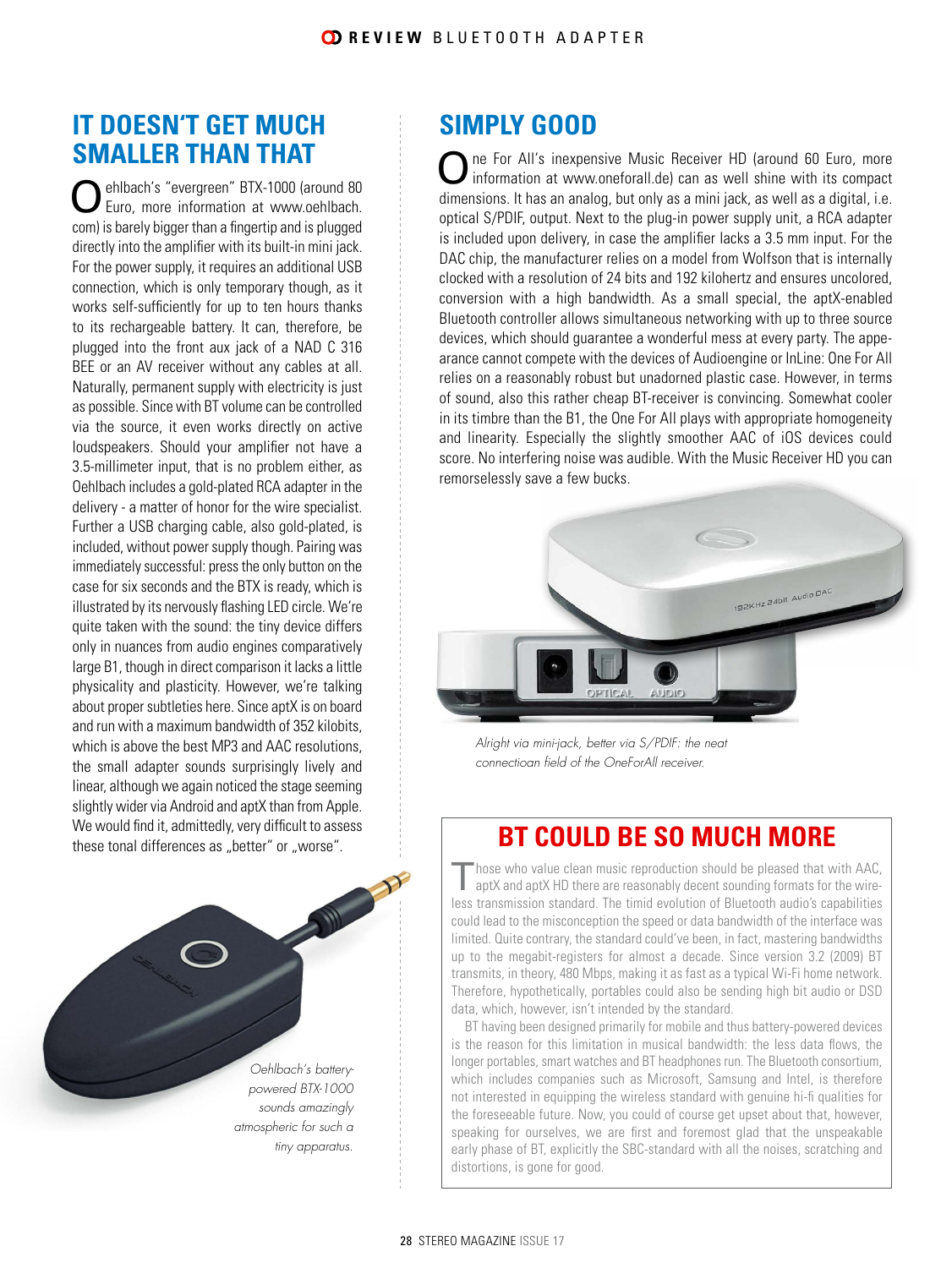### **INEXPENSIVE AND GOOD**

The "Bluetooth True Hi-Fi Audio Receiver" (around 80 Euro, more information at www. inline-info.com) from InLine uses, as does the B1, AKs 4396 converters and is therefore another one of the 24/192 receivers. It is enclosed in a robust matt-black metal case and powered via USB. Outputs are analog, via gold-plated RCA sockets, or optical S/PDIF. Exactly the other way round as before, this time a cinch-tomini-jack-adapter for connection to 3.5 mm sockets is included. A USB cable is also included, but the power supply is missing again. All common BT formats, including aptX, can be played. In terms of sound, the receiver makes a good impression. Compared to the other devices, it is close to the excellent converter from Audioengine, displaying music in an accentuated, colorful and organized way, with, again, more transparency and sharpness being achieved via Android. Altogether it is, therefore, the device with the best price-performance ratio. Like many of the other adapters, it remembers the last connected sources, hence, if streaming from different laptops, tablets and mobile phones in parallel, no re-pairing is necessary.

*Due to its superb workmanship, the InLine adapter fits well with the components of a HiFi chain.* $(1)$ Bluetooth

### BRIEFLY INTRODUCED

### **AUDIO QUEST BEETLE**

udioquest's new BT converter (for 200 Euro, more information at www. audioquest.com) comes in a small, black plastic box, processes AAC and aptX signals and, additionally, has a very special feature: its BT controller can force source devices into asynchronous mode, meaning they have to adhere to the timing of its internal clocking. Although we don't know whether the resulting jitter avoidance is the deciding factor, in any case, the Beetle sounds superb – and not only via bluetooth. It also has a USB port for computers, which processes signals up to 24 bits and 96 kilohertz. A fantastic companion for every modern multimedia desk.





### **ADVANCE ACOUSTIC WTX-1000**

The WTX-1000 (for 180 Euros, more<br>
information at www.advanceacoustic.com) is something special because it is one of the very few pure Bluetooth receivers with the look of a proper hi-fi component. Sure, it's quite small, but it comes in a robust metal exterior, with full-size connector field, offering an analog RCA-, as well as an optical and an electrical S/PDIF output. There is just one flaw with the device: here, too, power supply is only possible via micro-USB, something one apparently has to accept with Bluetooth adapters...

### **IS BLUETOOTH EVEN STREAMING?**

The terminology of streaming techno-<br>logy is not clearly defined. Essentially, devices that can reproduce digital media data are meant. Whether the music's source is the Internet, a NAS in the local home network or the internal storage of the device is not of importance. Though one would typically only think of a traditional network player, the reproduction of music from e.g. a mobile phone, via a Bluetooth-capable integrated amplifier, falls under the same definition. Any type of BT music transmission is therefore also streaming.

The genuine difference between Bluetooth and HiFi network players is hidden in the way they utilize their network connectivity: when streaming from a mobile phone via BT, the music is played on the smartphone and then transmitted to the system in one of the common BT formats (SBC, AAC, aptX). Bluetooth merely replaces the audio signal cable to the amplifier. However, if you instruct a network player to play music from a networked NAS, he only retrieves the raw data via his LAN or WLAN connection. The music is played and converted entirely and exclusively in the network player. UPnP is a pure data interface.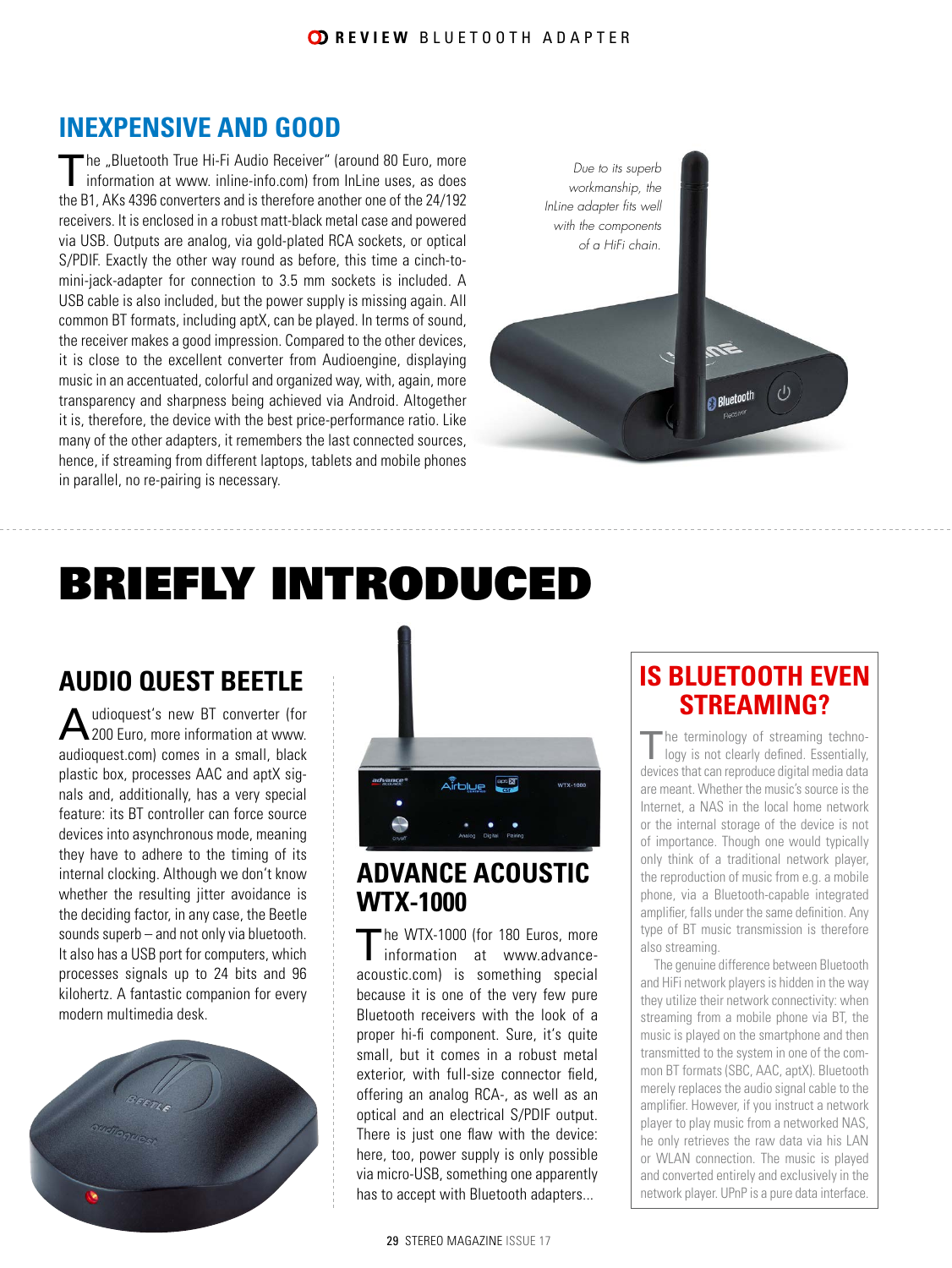### SEND AND RECEIVE

*The front switch allows selecting whether InLine's Transceiver sends the signals of the optical or analog input via aptX.*

### **BI-DIRECTIONAL**

Usually, bluetooth adapters are designed for reception only. Exceptions such as InLine's Bluetooth Audio Transceiver (around 70 Euro), however, can reverse their direction: a switch on the back of the unit is used to select whether it should send or receive. Operation in both modes simultaneously is not possible. It accepts analogue (3.5 mm) or S/PDIF (optical) signals and provides them in the same way. It is powered via micro-USB and USB as well as mini jack cables, RCA adapters and even an optical conductor are included in the scope of delivery, while the plug-in power supply is again missing. Conveniently, InLine also places rubberized adhesive strips in the packaging, which can be used to fix the featherweight device to other components or the rack. Operated analogously, the aptX-capable transceiver cannot quite match the balanced tone of its purely receiving colleague (tested above). It sounds audibly thinner and less smooth. However, if you use its digital inputs and outputs, the tone is within the limits of what aptX provides. In our test we sent the signals from Rega's Apollo CDP to Pioneer's N-70AE network player and were amazed at how neutral and fluent the music sounded. A potent problem solver!



### **LEAVE YOUR PORTABLE IN THE BACKPACK!**

The FiiO BTR 1 (around 55 Euro, more infor-<br>mation at www.fiio.net) is indeed a very special device: it's a battery-powered headphone amplifier with aptX reception, which can be securely attached to your shirt or jacket, using a clip. While on the move, your portable, laptop or smartphone can disappear inside your backpack and send their music to the mini amplifier. Like the manufacturer's other headphone amps, the BTR 1 has a lot of power and makes for astonishingly solid dynamics. Tonally it can't compete with top headphone amplifiers, but one couldn't expect that at this price anyway.

### **GOLD PLATED**

W ith the BTT-5000 (around 100 Euro)<br>Oehlbach has a matching counterpart to the BTX-1000 in its product range: an ultra-compact device that can be connected to any source device via its analog mini jack. The 5000 gets power via a firmly anchored gold-plated USB connection. A plug-in power supply unit is included in the scope of delivery, but it can alternatively also be plugged into the USB socket of e.g. a CD player, which is a common way for power connection nowadays. After the uncomplicated pairing, it provides BT headphones such as B&W's P 5 Wireless with aptX format. Its analog 3.5 mm input tends to sound slightly darkened, but there were no side noises at all. Its form factor makes it extremely versatile.



### **PREFERABLY DIGITAL**

**I** mperials BART 1 (around 60 Euro, available from Amazon and Co.) can also be reversed in its functional direction. mperials BART 1 (around 60 Euro, available from Amazon It can send signals from an analog or optical-digital source with aptX to headphones or other hi-fi components. Once again, the digital output sounds alright, but you should better avoid the analog mini-jacks.